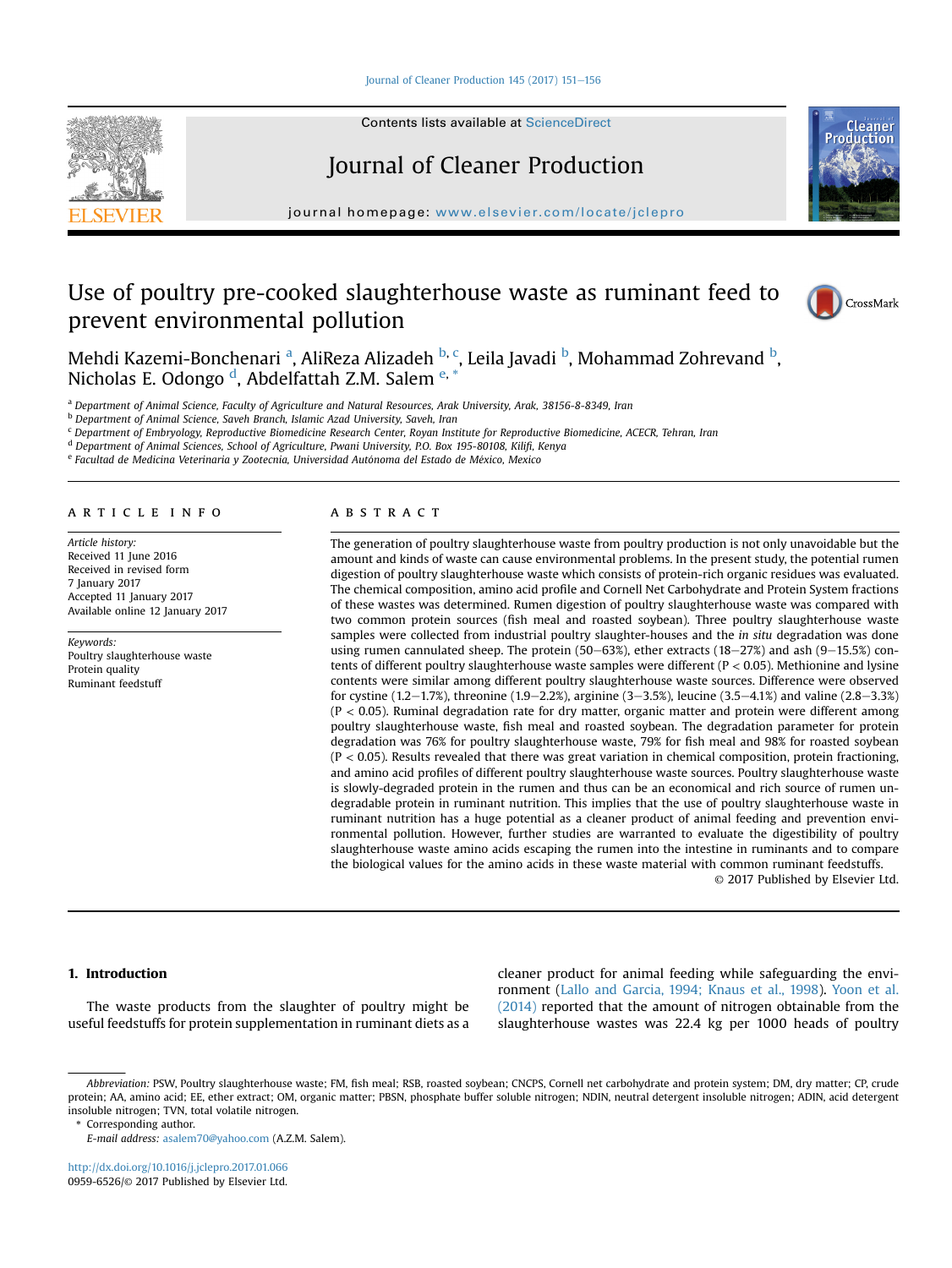which could be an excellent biological source of nitrogen (protein) in animal nutrition. However, the use and disposal of poultry slaughterhouse wastes (PSW) is difficult because it has not been adequate characterized biologically, its potential pathogenic contents and because of its high moisture and organic matter contents.

In Iran, the waste materials from poultry slaughterhouses is about 12.6 thousand tons per year ([Geshlog-Olyayee et al., 2010\)](#page-4-0). In addition to the different industrial uses of livestock wastes such as biogas production [\(Li et al., 2016\)](#page-5-0) or electricity [\(Billen et al., 2015\)](#page-4-0), including different waste materials from the livestock industries for evaluation in animal nutrition is a worthwhile endeavor. Some of the waste materials which have been evaluated in animal diets include bone and hydrolyzed feather meal in cattle ([Knaus et al.,](#page-4-0) [1998](#page-4-0)); meat and bone meal in steers [\(Klemesrud et al., 1998](#page-4-0)); poultry litter in Friesian steers ([Muia et al., 2001\)](#page-5-0), slaughter-house blood in steers [\(Ayangbile et al., 1993\)](#page-4-0) and feather meal in juvenile tench diets [\(Gonz](#page-4-0) a[lez-Rodríguez et al., 2014\)](#page-4-0).

Among the different animal waste materials, PSW is one of the most important rendering by-product with a high protein content for use to feed ruminants ([Meeker and Hamilton, 2006](#page-5-0)). [Klemesrud](#page-4-0) [et al. \(1998\)](#page-4-0) evaluated the protein efficiency of numerous sources of PSW in growing steers and found that the protein efficiency of PSW was greater than that of meat and bone meal. Similarly, [Lallo and](#page-5-0) [Garcia \(1994\)](#page-5-0) reported that including PSW as protein substitute for soybean meal (i.e., SBM) could decrease feed costs in growing hair lambs. However, a better understanding of the chemical composition and protein degradation patterns of PSW would be very useful in improving the accuracy of formulation of animal diet (Kamalak et al., 2005; González-Rodríguez et al., 2014).

It is well known that the disappearance of feed protein in the rumen is an important aspect in ruminant nutrition in different ruminant feed evaluation systems ([AFRC, 1993; NRC, 2001\)](#page-4-0). Although some feeding trials have been conducted with inclusion of PSW in animal diets as previously reviewed by [Jayathilakan et al.](#page-4-0) [\(2012\)](#page-4-0), there is still insufficient information on the chemical composition, nitrogen solubility, protein fractions, and amino acid profile of this by-product. Furthermore, the comparison of PSW degradation in the rumen with common protein sources in animal nutrition is not well documented. Consequently, evaluation the chemical composition of these waste materials as well as their nutritional value would increase their use in the animal nutrition industry and reduce their negative effects on environment. In the present study, the chemical composition, protein fractionation based on Cornell Net Carbohydrate and Protein System (CNCPS), and amino acid contents of different sources of PSW were evaluated. Additionally, rumen degradation rate of PSW was compared with that of fish meal and roasted soybean to evaluate the potential of substituting common feedstuffs with this by-product in ruminant nutrition.

## 2. Materials and methods

## 2.1. Samples preparation

The PSW samples were obtained from three slaughter-houses from Tehran province, Tehran, Iran (Teyhoo; S1, Kooshan; S2 and Makian; S3) (35 $\degree$ 41' N 51 $\degree$ 20' E). Nine sub-samples were collected from each slaughter-house. The samples contained all waste materials such as blood, necks, feathers, skin and bones. However, the gastrointestinal organs were not included in the samples to avoid contamination and because of disease infection concerns. The above mentioned parts were cooked to produce PSW at a relatively high boiling temperature of 90  $C^{\circ}$ .

The samples were then evaluated for total volatile nitrogen (TVN) and total bacterial count (TBC). For the determination of TVN, 10 g of each sample was obtained and placed in the Kjeldahl distillation system and volatile nitrogen collected in a glass balloon containing boric acid 2%, methyl red and bromocresol green and consequently titrated with sulfuric acid (0.1 N) for the measurement of TVN (mg  $100 \text{ g}^{-1}$  of sample) ([AOAC, 1992\)](#page-4-0). The TBC was determined as described by [Karaboz and Dincer \(2006\).](#page-4-0) The dry matter (DM) of the samples was determined by oven drying at 50 $-55$  °C for 48 h ([AOAC, 1990](#page-4-0)) and the dry samples stored for further chemical analysis.

## 2.2. Chemical analysis

The nine samples from each slaughterhouse were pooled and sub-sampled to make three samples per slaughterhouse. Dried PSW samples were ground through a 1 mm screen (Wiley mill, Arthur H. Thomas, Philadelphia, PA), and samples analyzed for amino acids, total nitrogen, fat, ash and organic matter ([AOAC,](#page-4-0) [1990](#page-4-0)). The CNCPS protein fractions of the PSW was determined according to standardized procedure of [Licitra et al. \(1996\)](#page-5-0) at the University of Bahonar, Kerman. The  $B_2$  fraction was calculated by difference and results are reported as CP percentage. Phosphate buffer soluble nitrogen (PBSN) was determined using the phosphate buffer. Neutral detergent insoluble nitrogen (NDIN) and acid detergent insoluble nitrogen (ADIN) were determined as the nitrogen content of the residual after neutral and acid detergent procedures. The analysis of 11 amino acids i.e. arginine, cysteine, histidine, isoleucine, leucine, lysine, methionine, phenylalanine, threonine, tryptophan and valine in three different PSW samples was performed using NIRS, FOSS 5000 Denmark at the Paya Amin Mehr Company (Tehran, Iran).

# 2.3. In situ experiment

Samples of PSW from three slaughterhouses was used in the in situ experiment. The ruminal degradation of nutrients in PSW was compared with fish meal (FM) and roasted soybean (RSB). The in situ experiment was conducted at Azad University (Tabriz branch), animal station center, Iran. Three rumen-cannulated male Ghezel sheep averaging BW 35  $\pm$  2.5 kg were used in a 3  $\times$  3 Latin square design experiment. The basal diet consisted of 50% alfalfa hay and the rest was concentrate which consisted of 35% barley plus 15% of equal mixture of three experimental treatments (i.e., FM, RSB and PSW). The animals were kept in individual cages and had free access to water. The animals were fed twice daily at 08:00 and 14:00 h. The samples were ground to pass through a 2 mm screen size (Wiley mill, Arthur H. Thomas, Philadelphia, PA). 3.5 g of samples was weighed into nylon bags with 45 µm pore size and the bags labeled with a waterproof permanent marker. Triplicate samples were incubating for 0, 4, 8, 16, 24, 36 and 48 h, before morning feeding. After incubation, bags were removed from the rumen and rinsed with cold tap water, until the rinse water remained clear. The bags were then dried at 55  $\degree$ C for 48 h in a forced air oven and then weighed. Aliquots of the residuals in the bags were used for DM, OM and CP determination. The degradation profiles were calculated by the nonlinear model described by Ø[rskov and McDonald \(1979\).](#page-5-0) The effective degradability (ED) in the rumen was calculated as,  $ED = a + [(b \times c)/(c + k)]$ , using the NEWAY software, where "a" is the water-soluble fraction, "b" the potentially degradable fraction, "c" the rate of degradation of "b", and "k" the passage rate of the digesta out of the rumen. Different ED values were measured at different passage rates of  $k = 0.02, 0.05$ and 0.08. The chemical analysis (%) of the PSW sample used in the in situ experiment was as follow;  $OM = 88.5$ ,  $CP = 56.2$ ,  $EE = 20.5$ and ash  $= 10.8$ . The OM contents  $(\%)$  of FM and RSB were 91.3 and 94.5, CP contents of FM and RSB were 68.9 and 38.1, and EE contents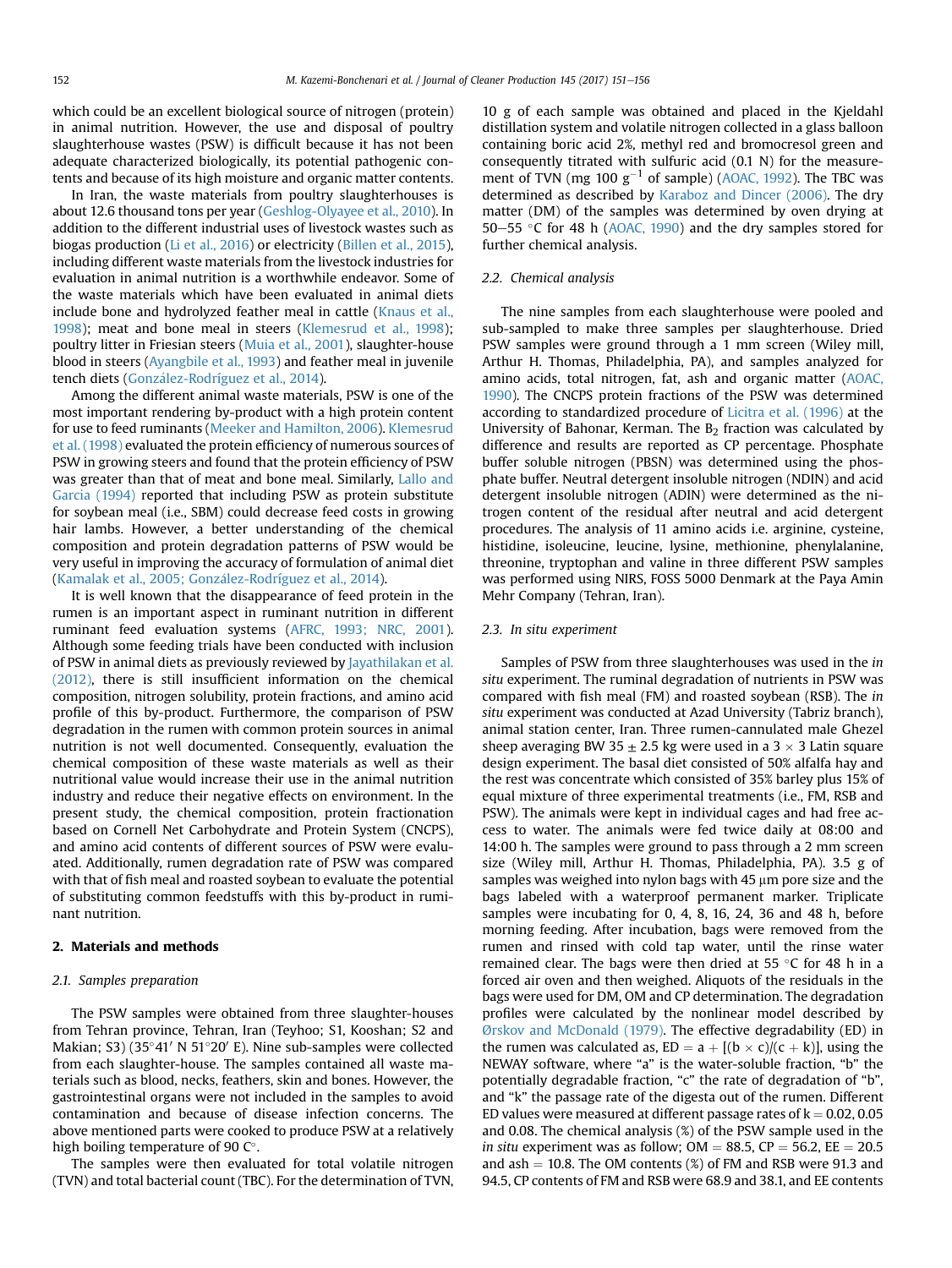of FM and RSB were 5.6 and 4.3.

## 2.4. Statistical analysis

Data collected in different chemical analyses was analyzed using Proc GLM in [SAS \(2000\)](#page-5-0) (version 8.1; SAS institute Inc., Cary, NC). The following model was fitted to variables;

$$
Y_i = \mu + T_i + \varepsilon_i
$$

where  $Y_i$  is the dependent variable,  $\mu$  is the overall mean,  $T_i$  is the effect of treatmenti, and  $\varepsilon_i$  is the residual error.

Data from the in situ experiment was analyzed using Proc. GLM in SAS. The following model was fitted to variables;

$$
Y_{ijk} = \mu + P_i + S_j + T_k + \varepsilon_{ijk}
$$

where  $Y_{ijk}$  is the dependent variable,  $\mu$  is the overall mean,  $P_i$  is the effect of period *i*,  $S_i$  is the effect of sheep *j*,  $T_k$  is the effect of treatment k, and  $\varepsilon_{ijk}$  is the residual error.

## 3. Results

# 3.1. Chemical composition and CNCPS fractions

Total bacterial count averaged  $3 \times 10^4$  CFU/g and total volatile nitrogen (i.e., TVN) averaged 167.4 mg/100 g nitrogen in PSW samples. There were no differences ( $P > 0.05$ ) among treatments in these two parameters (Table 1). The OM content of samples were also similar ( $P > 0.05$ ) among PSW sources. However, CP and ash contents were significant difference ( $P < 0.05$ ) among PSW samples. The EE contents for S1 and S2 were similar but these were less than EE content in S3 ( $P < 0.05$ ). The phosphate buffer soluble nitrogen (PSBN) content was also similar between S1 and S2 but both were greater than that of S3 ( $P < 0.05$ ). Neutral detergent insoluble nitrogen (NDIN) and acid detergent insoluble nitrogen (ADIN) contents in S1 had the lowest values among different PSW sources  $(P < 0.05)$ . The greatest value for NDIN was 8.64% observed for S2. The CNCPS fractions of A and  $B<sub>2</sub>$  were similar among different PSW samples. However,  $B_3$  fraction was lower in S1 sample compared to S2 and S3 samples. However,  $B_1$ , and C fractions were different among PSW sources ( $P < 0.05$ ). The greatest amount for fraction C was 3.4% which was observed in S2 (Table 2).

#### 3.2. Amino acid profile

Regarding the AA composition, the profile of arginine, cysteine, leucine, threonine and valine were similar between S1 and S3, but these were greater ( $P < 0.05$ ) than those in S2 sample (see Table 3).

### Table 1

| Chemical composition of different poultry slaughterhouse waste samples (% of DM) |  |
|----------------------------------------------------------------------------------|--|
| $(n = 9$ subsamples/slaughterhouse).                                             |  |

|                                                        |                   | PSW samples <sup>1</sup> | SE.               | $P-value2$ |      |
|--------------------------------------------------------|-------------------|--------------------------|-------------------|------------|------|
|                                                        | S1                | S <sub>2</sub>           | S <sub>3</sub>    |            |      |
| Organic matter                                         | 84.5              | 88.8                     | 90.9              | 3.76       | N.S. |
| Ether extract                                          | 18.0 <sup>b</sup> | $18.3^{b}$               | 27.9 <sup>a</sup> | 1.07       | *    |
| Crude protein                                          | 55 $6b$           | 62.7 <sup>a</sup>        | 50.7 <sup>c</sup> | 2.19       | *    |
| Ash                                                    | 15 <sup>4</sup>   | 11.2 <sup>b</sup>        | $9.14^c$          | 0.97       | *    |
| Total volatile nitrogen, mg/100g DM                    | 162               | 167                      | 174               | 2.9        | N.S. |
| Total bacterial count $\times$ 10 <sup>4</sup> , CFU/g | 2.9               | 3.1                      | 3.0               | 0.1        | N.S. |

<sup>1</sup>Different PSW samples which were supplied from different slaughter-houses were;  $S1 = Teyhoo$ ;  $S2 = Kooshan$  and  $S3 = Makian$ .

Means in the same row with different superscripts differ ( $P < 0.05$ ).

<sup>2</sup>P-value; N.S.; non-significant; \*; Significant at  $P < 0.05$ ; \*\*; Significant at  $P < 0.01$ .

#### Table 2

Nitrogen solubility and protein fractions based on CNCPS for different poultry slaughterhouse waste sources ( $n = 3$  subsamples/slaughterhouse).

|                                          | PSW samples <sup>1</sup> |                    |                    | SE.  | $P$ -value <sup>4</sup> |  |  |  |  |
|------------------------------------------|--------------------------|--------------------|--------------------|------|-------------------------|--|--|--|--|
|                                          | S <sub>1</sub>           | S <sub>2</sub>     | S <sub>3</sub>     |      |                         |  |  |  |  |
| Nitrogen solubility <sup>2</sup> (%)     |                          |                    |                    |      |                         |  |  |  |  |
| <b>PBSN</b>                              | 16.81 <sup>a</sup>       | $15.12^{ab}$       | $12.44^{b}$        | 0.54 | $\ast$                  |  |  |  |  |
| <b>NDIN</b>                              | 5.65 <sup>c</sup>        | 8.64 <sup>a</sup>  | $7.22^b$           | 0.11 | *                       |  |  |  |  |
| <b>ADIN</b>                              | 1.09 <sup>c</sup>        | 2.54 <sup>a</sup>  | $2.04^{b}$         | 0.08 | *                       |  |  |  |  |
| CNCPS fractioning <sup>3</sup> (% of CP) |                          |                    |                    |      |                         |  |  |  |  |
| A                                        | 4.21                     | 6.18               | 4.92               | 0.12 | N.S.                    |  |  |  |  |
| $B_1$                                    | 22.11 <sup>a</sup>       | 13.98 <sup>c</sup> | 15.49 <sup>b</sup> | 0.24 | $***$                   |  |  |  |  |
| B <sub>2</sub>                           | 64.82                    | 68.3               | 67.72              | 2.38 | N.S.                    |  |  |  |  |
| $B_3$                                    | $7.14^{b}$               | 8.12 <sup>a</sup>  | 8.51 <sup>a</sup>  | 0.26 | $\ast$                  |  |  |  |  |
| C                                        | 1.70 <sup>c</sup>        | 3.40 <sup>a</sup>  | 3.33 <sup>b</sup>  | 0.09 | *                       |  |  |  |  |

<sup>1</sup>Different PSW samples which were supplied from different slaughter-houses were;

S1= Teyhoo; S2= Kooshan and S3 = Makian.<br><sup>2</sup>PBSN = Phosphate buffer soluble nitrogen; NDIN= Neutral detergent insoluble nitrogen;  $ADIN = Acid$  detergent insoluble nitrogen.

<sup>3</sup>CNCPS fractioning parameters; fraction A: soluble in buffer and trichloracetic acid, fraction  $B_1$ : soluble in buffer and precipitated by trichloracetic acid, fraction  $B_2$ : insoluble in buffer but soluble in neutral detergent, fraction  $B_3$ : soluble in acid detergent but insoluble in neutral detergent, fraction C: insoluble in acid detergent. Means in the same row with different superscripts differ ( $P < 0.05$ ).

<sup>4</sup>P-value; N.S.; non-significant; \*; Significant at  $P < 0.05$ ; \*\*; Significant at  $P < 0.01$ .

### Table 3

Amino acid profiles for different poultry slaughterhouse waste samples (expressed as percent in 91% DM) ( $n = 3$  subsamples/slaughterhouse).

|                   | PSW samples <sup>1</sup> |                    | <b>SE</b>            | $P-value3$ |        |
|-------------------|--------------------------|--------------------|----------------------|------------|--------|
|                   | S1                       | S <sub>2</sub>     | S <sub>3</sub>       |            |        |
| Arginine          | 3.537 <sup>a</sup>       | 2.980 <sup>b</sup> | 3.348 <sup>ab</sup>  | $0.151 -$  | *      |
| Cysteine          | $1.629$ <sup>ab</sup>    | 1.236 <sup>b</sup> | 1.772 <sup>a</sup>   | 0.062      | $\ast$ |
| Histidine         | 0.871                    | 0.981              | 0.999                | 0.084      | N.S.   |
| Isoleucine        | 2.138                    | 1.834              | 2.226                | 0.101      | N.S.   |
| Leucine           | $3.941^{ab}$             | 3.497 <sup>b</sup> | 4.136 <sup>a</sup>   | 0.203      | $\ast$ |
| Lysine            | 1.935                    | 2.176              | 2.204                | 0.102      | N.S.   |
| Methionine        | 0.566                    | 0.639              | 0.667                | 0.024      | N.S.   |
| Phenylalanine     | 2.374                    | 2.075              | 2.413                | 0.133      | N.S.   |
| Threonine         | 2.163 <sup>a</sup>       | 1.899 <sup>b</sup> | $2.264$ <sup>a</sup> | 0.141      | $\ast$ |
| Tryptophan        | 0.423                    | 0.438              | 0.482                | 0.181      | N.S.   |
| Valine            | 3.249 <sup>a</sup>       | 2.794 <sup>b</sup> | $3.342^a$            | 0.210      | *      |
| TSAA <sup>2</sup> | $2.156^{ab}$             | 1.784 <sup>b</sup> | 2.382 <sup>a</sup>   | 0.130      | *      |

Mean in the same row with different letters differ ( $P < 0.05$ ).

<sup>1</sup>Different PSW samples which were supplied from different slaughter-houses were; S1= Teyhoo; S2= Kooshan and S3 = Makian.<br><sup>2</sup>TSAA; Total sulfur amino acids (methionine + cystine).

Means in the same row with different superscripts differ ( $P < 0.05$ ).

<sup>3</sup>P-value; N.S.; non-significant; \*; Significant at P < 0.05; \*\*; Significant at P < 0.01.

In contrast, histidine, isoleucine, lysine, methionine, phenylalanine and tryptophan contents of different PSW samples were similar in this study ( $P > 0.05$ ). The arginine content was similar between S1 and S3, however it was lower by about 18.5% between S1 and S2 samples. Total sulfur amino acid (methionine  $+$  cysteine) content was similar between S1 and S3 but these were different from S2 sample mainly due to the different cysteine levels.

## 3.3. In situ ruminal degradability of DM, OM and CP

The kinetics of "a" and "b" parameters were different among treatments for measured nutrients i.e. DM, OM and CP ([Table 4\)](#page-3-0). Rapidly degradable protein fraction (a) for DM was lower for PSW compared to FM and RSB which were similar. However, this fraction for OM was different among treatments. Slowly degradable fraction (b) for DM was lower for PSW compared to FM and RSB which were similar and for OM degradation, the (b) fraction for PSW was similar to FM and FM similar to RSB but RSB was greater than PSW.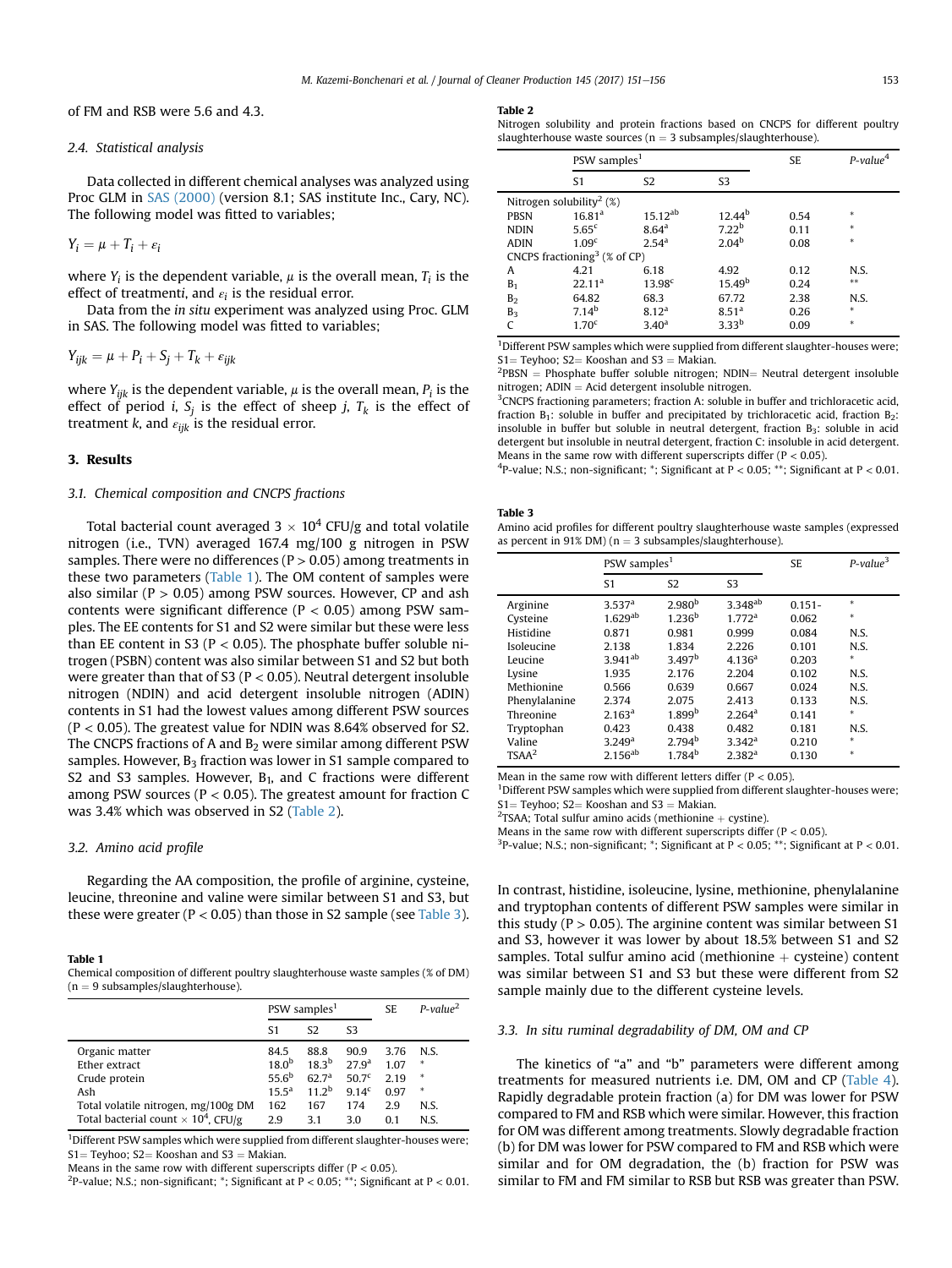<span id="page-3-0"></span>

| Table 4                                                                                                   |
|-----------------------------------------------------------------------------------------------------------|
| In situ degradation kinetics of nutrients of poultry slaughterhouse waste, fish meal and roasted soybean. |

|           | Kinetics parameters <sup>1</sup> |                    |                   |                    |                    | Effective degradability (%) |                   |                   |
|-----------|----------------------------------|--------------------|-------------------|--------------------|--------------------|-----------------------------|-------------------|-------------------|
|           |                                  | a <sub>(%)</sub>   | b(%)              | $a+b(%)$           | $C^{(h-1)}$        | $K = 0.02$                  | $K = 0.05$        | $K = 0.08$        |
| DM        | PSW <sup>2</sup>                 | 13.1 <sup>b</sup>  | $52.5^{b}$        | 65.6 <sup>b</sup>  | 0.038 <sup>b</sup> | 59.8 <sup>b</sup>           | $55.4^{b}$        | $53.6^{b}$        |
|           | <b>FM</b>                        | 18.3 <sup>a</sup>  | 75.4 <sup>a</sup> | 93.6 <sup>a</sup>  | $0.046^{ab}$       | 78.8 <sup>a</sup>           | 75.3 <sup>a</sup> | 68.2 <sup>a</sup> |
|           | <b>RSB</b>                       | 18.2 <sup>a</sup>  | 79.7 <sup>a</sup> | 98.1 <sup>a</sup>  | 0.053 <sup>a</sup> | $76.5^{\text{a}}$           | $74.5^{\text{a}}$ | 69.6 <sup>a</sup> |
|           | SE                               | 0.12               | 0.87              | 1.09               | 0.002              | 1.18                        | 1.34              | 1.52              |
|           | $P$ -value $3$                   | $\ast$             | $***$             | $***$              | $\ast$             | $\ast\ast$                  | $\ast$            | $\ast$            |
| <b>OM</b> | <b>PSW</b>                       | 11.2 <sup>c</sup>  | 55.6 <sup>b</sup> | 66.6 <sup>b</sup>  | 0.029 <sup>c</sup> | 61.1 <sup>c</sup>           | 57.3 <sup>c</sup> | 56.5 <sup>c</sup> |
|           | FM                               | 18.3 <sup>a</sup>  | 74.7ab            | 92.8 <sup>ab</sup> | 0.047 <sup>b</sup> | 84.3 <sup>b</sup>           | 80.5 <sup>b</sup> | 76.8 <sup>b</sup> |
|           | <b>RSB</b>                       | 16.3 <sup>b</sup>  | $82.5^{\rm a}$    | 97.5 <sup>a</sup>  | 0.052 <sup>a</sup> | 90.1 <sup>a</sup>           | 87.4 <sup>a</sup> | 82.3 <sup>a</sup> |
|           | <b>SE</b>                        | 0.76               | 2.46              | 2.67               | 0.006              | 2.97                        | 2.34              | 2.11              |
|           | $P$ -value <sup>3</sup>          | $\ast$             | $***$             | $***$              | $\ast$             | $\ast\ast$                  | $***$             | $***$             |
| CP        | <b>PSW</b>                       | $28.2^{\rm a}$     | 48.6 <sup>c</sup> | 76.6 <sup>c</sup>  | 0.047              | 63.3 <sup>c</sup>           | 58.9 <sup>c</sup> | 52.3 <sup>c</sup> |
|           | <b>FM</b>                        | 26.1 <sup>ab</sup> | $53.2^{b}$        | $79.2^{b}$         | 0.052              | 73.3 <sup>b</sup>           | 69.2 <sup>b</sup> | 59.3 <sup>b</sup> |
|           | <b>RSB</b>                       | 25.1 <sup>b</sup>  | 73.2 <sup>a</sup> | 98.6 <sup>a</sup>  | 0.058              | 81.8 <sup>a</sup>           | 78.5 <sup>a</sup> | 68.9 <sup>a</sup> |
|           | SE                               | 0.69               | 2.06              | 3.18               | 0.002              | 2.27                        | 2.90              | 2.43              |
|           | $P$ -value $3$                   | $\ast$             | $***$             | $***$              | N.S.               | $***$                       | $***$             | $\ast$            |

<sup>1</sup> Treatments were; PSW = poultry slaughterhouse waste, FM = fish meal, RSB = roasted soybean.<br><sup>2</sup>g rapidly degradable fraction: h slowly degradable fraction: c rate constant of degradation of h

 $a$ , rapidly degradable fraction; b, slowly degradable fraction; c, rate constant of degradation of b fraction.

Means in the same column with different superscripts differ  $(P < 0.05)$ .

<sup>3</sup>P-value; N.S.; non-significant; \*; Significant at P < 0.05; \*\*; Significant at P < 0.01.

Regarding the CP degradation, the lowest and the greatest (b) parameter was for PSW and RSB, respectively. A similar pattern for  $(a+b)$  was obtained regarding the CP degradation. However,  $(a+b)$ for DM and OM degradation were similar between FM and RSB and were greater than those of PSW treatment. The parameter  $(a+b)$ which is potentially degradable fraction of protein, was 76% for PSW versus 79% for FM and 98% for RSB. Degradation coefficients (c) were similar for CP degradation among treatments, however, it was different among treatment for OM degradation. Effective degradability in all measured passage rates (i.e.  $K = 2, 5, 8\%)$  were different among treatments for OM and CP degradation. The effective degradability for DM degradation was similar between RSB and FM which were greater than those of PSW.

# 4. Discussion

## 4.1. Chemical analysis of PSW samples

The chemical analysis of PSW samples in the present study clarified that the range of  $CP$  was about 50–63%. Work on poultry by-product samples supplied in poultry slaughter-houses in Turkey indicated that PSW contained 55% CP, 13.8% EE and 16% ash ([Kamalak et al., 2005\)](#page-4-0). Variation in EE contents were also observed for different samples in the current study. The variation of EE content in poultry offal affected metabolizable energy calculated by [Dale et al. \(1993\)](#page-4-0) where the higher EE content caused to greater ME content in by-product. Therefore, it seems that to prevent under- or over estimation of energy or protein values of dietary materials included in PSW, its chemical analysis is necessary. Because of relatively high fat content in some PSW sample parts, this would increase energy content of this feedstuff. [Rojas and Stein \(2013\)](#page-5-0) compared PSW and soybean meal energy content and reported greater metabolizable energy of PSW (4585 kcal/kg DM) compared to soybean meal energy content (4091 kcal/kg DM). Because these waste materials have previously been used in biomass energy production [\(Li et al., 2016](#page-5-0)), their variations in energy content may also influence the energy level. Both the TVN and TBC (which shows the quality of the by-product) were similar among the three PSW samples. Because the slaughtering process as well as cooking process to prepare PWS were similar in three slaughterhouses these were expected to have similar microbial condition.

[Loerch et al. \(1983\)](#page-5-0) reported an ADIN content of 4.6% in total

nitrogen content for soybean meal vs. 10% for meat and bone meal. In the current study the fractions B1 and C in CNCPS analysis showed differences among PSW samples. The greatest variation among PSW samples was found for fraction  $B_1$  which was about 8.1%. Previous work showed that different ratios of fractions in protein sources could influence ruminal degradation rate [\(Kim and](#page-4-0) [Patterson, 2003\)](#page-4-0), so because of high variation found for PSW in the present study more research in needed to evaluate its ruminal degradation.

The AA contents of PSW samples from different slaughterhouse were different. In the present study, the contents of 11 amino acids was assessed and the results indicated that five out of the 11 AA were different among different samples of PSW. The chemical composition of common feedstuffs (FM and RSB) in animal nutrition were evaluated in previous work and was compared with PSW. [Knaus et al. \(1998\)](#page-4-0) compared AA composition of feather meal with FM and soybean meal. They found a relative increment for arginine, leucine, threonine, and valine in feather meal. On the other hand, in their study lysine content of feather meal was lower compared to FM and SBM. In the current study, methionine content of different PSW samples were relatively low in comparison with FM and SBM. In agreement with the present results, [Klemesrud et al. \(1997\)](#page-4-0) indicated that the biological value of protein in PSW was limited by the amount of metabolizable methionine it contained. In contrast, [Klemesrud et al. \(1998\)](#page-4-0) stated that neither methionine nor lysine was the first limiting amino acid when PSW was fed to growing cattle. [Johnson et al. \(1998\)](#page-4-0) reported that the contents of arginine (=4.65%), histidine (=1.24%), isoleucine (=2.3%), leucine  $(=4.44\%)$ , lysine  $(=3.58\%)$ , methionine  $(=1.2\%)$ , phenylalanine  $(=2.25\%)$ , threonine ( $=2.56\%)$  and valine ( $=2.94\%$ ) in PSW samples. Because of high variation found in chemical composition of different PSW samples, the present study indicates that PSW quality as feedstuff in animal nutrition could be different from batch to batch.

# 4.2. In situ ruminal degradability

Regarding the degradation profiles,  $(a+b)$  parameter was lowest for CP degradation for PSW in comparison to FM and RSB. In addition, parameter (b) was lowest for PSW compared to other treatments. This suggest that PSW has slower trend of protein than that of FM and RSB in sheep rumen. Including PSW in steer diet,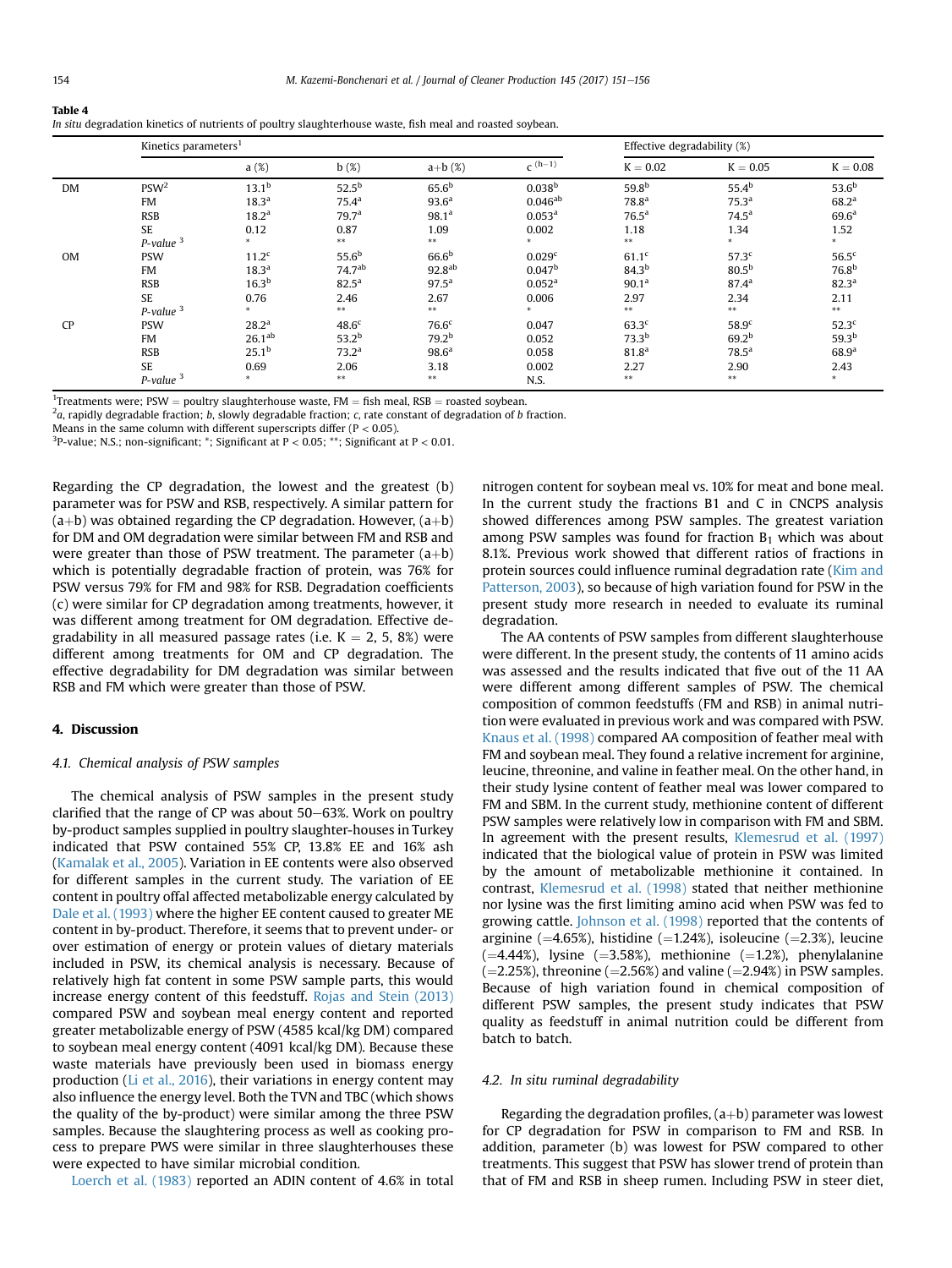<span id="page-4-0"></span>Bohnert et al. (1998) reported that nitrogen disappearance in rumen for PSW was 1.4% vs. 12.8% per hour for soybean meal. They indicated that the ruminal escape amount of PSW nitrogen was about 55% vs. 25% for soybean meal. Kim and Patterson (2003) showed that treating hen mortality meal with NaOH or enzyme caused faster degradation of protein in rumen of dairy cows and consequently greater availability of amino acids for rumen microorganisms compared to un-treated hen mortality meal. Because of the lower  $(a+b)$  content of protein of PSW in comparison with FM and RSB, these results show that greater content of protein in PSW has potential to escape from the rumen degradation. Klemesrud et al. (1997) reported that escape protein values in steers, determined by 12-h in situ incubation, ranged from 32 to 40% of CP for PSW. Moreover, Kamalak et al. (2005) reported that animal-derived protein sources such as PSW with a low degradability can be used to increase by-pass protein. The present study indicated that PSW contained greater amount of slowly-degradable protein compared with FM and RSB. Although the entrance of AA into the small intestine was not measured, supplementing diets with proteins that are resistant to ruminal degradation can increase the amount and (or) alter the pattern of amino acids entering the small intestine and increase nitrogen retention (Cecava and Hancock, 1994). Knaus et al. (1998) suggested that bone meal and hydrolyzed feather meal could be considered as un-degraded intake protein sources that could improve nitrogen digestibility, nitrogen balance, and efficiency of nitrogen utilization in growing-finishing cattle. The PSW was shown to have a slow degradation of DM, OM and CP in the present study in comparison with the other two tested feedstuffs. High fat content in PSW which was found in the present study (equal to 20.5%) might be one of the presumed reasons. High fat content in PSW has been shown to cause the "coating theory" in rumen as was explained by Devendra and Lewis (1974). In this theory, protein degradation and microbial access to feed protein would be decreased because of the covering effect of fat on protein in feed. High amounts of some amino acids such as cystine, glutamic acid and proline in such products would also cause slow degradation of protein in rumen as described by Kim and Patterson (2003). It was suggested that these AA could create rigidity in protein structure which would cause slower ruminal degradation. In the present study, slower protein degradation trend for PSW  $(a+b)$  compared to common protein sources (i.e. FM and RSB, [Table 4\)](#page-3-0) emphasis that this product has potential to be used as slow-degradation protein source in ruminant nutrition. Ruminants require sufficient protein in the diet to optimize microbial growth in the rumen, and adequate amounts of essential amino acid to be available in the small intestine for their increased metabolic demands (Casper et al., 1999; NRC, 2001). The presents study revealed that PSW could be consider as relatively resistance to microbial degradation in rumen and consequently has potential to increase rumen escapable protein compared to FM and RSB in ruminant nutrition. In fact, PSW could present some amino acids directly into the small intestine of ruminant animal. However, further research is warranted on the digestibility of this waste material.

# 5. Conclusion

Poultry slaughterhouse waste could be consider as a slowlydegraded protein in the rumen and thus an economical and rich source of rumen un-degradable protein in ruminant nutrition. This implies that poultry slaughterhouse waste has a huge potential as a cleaner product for animal feeding while safeguarding the environment. However, further studies are warranted to evaluate the digestibility of PSW amino acids escaping the rumen into the intestine in ruminants and to compare the biological values for the AAs in this waste material with common feedstuffs.

#### Conflict of interest

The authors declare that there is no conflict of interest regarding the publication of this paper.

# Acknowledgments

The authors are thankful to the sheep unit crew for keeping the rumen cannulated-sheep and helping in sampling. They also express their regards to Mr E. Mohammadi-Koutiany and Mr. H. Tahami for supplying the poultry slaughterhouse waste samples. The assistance by Paya Amin Mehr Company (Tehran, Iran) and Mrs. G. Khakranfor in analyzing amino acid content of feed is appreciated. The partly financial support by Islamic Azad University (AzaUni-1391) (IZU; Saveh Branch) is appreciated as well. Finally, great appreciation for roasted soybean meal donated by Mr. Amin Akbarian.

## References

- [AFRC, 1993. Energy and protein requirements of ruminants. In: An Advisory Manual](http://refhub.elsevier.com/S0959-6526(17)30073-2/sref1) [Prepared by the AFRC Technical Committee on Response to Nutrients. CAB In](http://refhub.elsevier.com/S0959-6526(17)30073-2/sref1)[ternational, Wallingford, UK \(compiled by G. Alderman, in collaboration with](http://refhub.elsevier.com/S0959-6526(17)30073-2/sref1) [B.R. Cottrill\)](http://refhub.elsevier.com/S0959-6526(17)30073-2/sref1).
- AOAC, Association of Offi[cial Analytical Chemists, 1990. Of](http://refhub.elsevier.com/S0959-6526(17)30073-2/sref2)ficial Methods of Analysis, fi[fteenth ed. AOAC, Washington, DC, USA](http://refhub.elsevier.com/S0959-6526(17)30073-2/sref2).
- AOAC, 1992. Official Methods of Analysis, fi[fteenth ed. Association of Of](http://refhub.elsevier.com/S0959-6526(17)30073-2/sref3)ficial [Analytical Chemists Inc., Arlington, VA, USA](http://refhub.elsevier.com/S0959-6526(17)30073-2/sref3).
- [Ayangbile, O.A., Tallam, S.K., Surtan, M.S., 1993. Processing of slaughterhouse blood](http://refhub.elsevier.com/S0959-6526(17)30073-2/sref4) [and poultry litter and the effects on nutrient digestibility by steers. Anim. Feed.](http://refhub.elsevier.com/S0959-6526(17)30073-2/sref4) [Sci. Technol. 40, 153](http://refhub.elsevier.com/S0959-6526(17)30073-2/sref4)-[164.](http://refhub.elsevier.com/S0959-6526(17)30073-2/sref4)
- [Billen, P., Costa, J., Van der Aa, L., Van Caneghaem, J., Vandecasteele, C., 2015.](http://refhub.elsevier.com/S0959-6526(17)30073-2/sref5) [Electricity from poultry manure: a cleaner alternative to direct land application.](http://refhub.elsevier.com/S0959-6526(17)30073-2/sref5) [J. Clean. Prod. 96, 467](http://refhub.elsevier.com/S0959-6526(17)30073-2/sref5)-[475.](http://refhub.elsevier.com/S0959-6526(17)30073-2/sref5)
- [Bohnert, D.W., Larson, B.T., Bauer, M.L., Branco, A.F., McLeod, K.R., Harmon, D.L.,](http://refhub.elsevier.com/S0959-6526(17)30073-2/sref6) [Mitchell Jr., G.E., 1998. Nutritional evaluation of poultry by-product meal as a](http://refhub.elsevier.com/S0959-6526(17)30073-2/sref6) [protein source for ruminants: effects on performance and nutrient](http://refhub.elsevier.com/S0959-6526(17)30073-2/sref6) flow and disappearance in steers. J. Anim. Sci. 76,  $2474-2484$  $2474-2484$ .
- [Casper, D.P., Maiga, H.A., Brouk, M.J., Schingoethe, D.J., 1999. Synchronization of](http://refhub.elsevier.com/S0959-6526(17)30073-2/sref7) [carbohydrate and protein sources of fermentation and passage rates in dairy](http://refhub.elsevier.com/S0959-6526(17)30073-2/sref7) [cows. J. Dairy Sci. 82, 1779](http://refhub.elsevier.com/S0959-6526(17)30073-2/sref7)-[1790.](http://refhub.elsevier.com/S0959-6526(17)30073-2/sref7)
- [Cecava, M.J., Hancock, D.L., 1994. Effects of anabolic steroids on nitrogen meta](http://refhub.elsevier.com/S0959-6526(17)30073-2/sref8)[bolism and growth of steers fed corn silage and corn-based diets supplemented](http://refhub.elsevier.com/S0959-6526(17)30073-2/sref8) with urea or combinations of soybean meal and feather meal. I. Anim. Sci. 72,  $515 - 522$  $515 - 522$  $515 - 522$ .
- [Dale, N., Fancher, B., Zumbado, M., Villacres, A., 1993. Metabolizable energy content](http://refhub.elsevier.com/S0959-6526(17)30073-2/sref9) [of poultry offal meal. J. Appl. Poult. Res. 2, 40](http://refhub.elsevier.com/S0959-6526(17)30073-2/sref9)-[42.](http://refhub.elsevier.com/S0959-6526(17)30073-2/sref9)
- [Devendra, C., Lewis, D., 1974. The interaction between dietary lipids and](http://refhub.elsevier.com/S0959-6526(17)30073-2/sref10) fiber in the [sheep. Anim. Prod. 19, 67.](http://refhub.elsevier.com/S0959-6526(17)30073-2/sref10)
- [Geshlog-Olyayee, M., Janmohammadi, H., Taghizadeh, A., Rafat, S.A., 2010. Effects of](http://refhub.elsevier.com/S0959-6526(17)30073-2/sref11) [poultry by-product meal on performance, egg quality and blood parameters of](http://refhub.elsevier.com/S0959-6526(17)30073-2/sref11) [commercial laying hens in the 42-54 weeks of age. Iran. Anim. Sci. Res. J. 21,](http://refhub.elsevier.com/S0959-6526(17)30073-2/sref11) [29](http://refhub.elsevier.com/S0959-6526(17)30073-2/sref11)-[42. In Persian.](http://refhub.elsevier.com/S0959-6526(17)30073-2/sref11)
- [Gonz](http://refhub.elsevier.com/S0959-6526(17)30073-2/sref12)a[lez-Rodríguez,](http://refhub.elsevier.com/S0959-6526(17)30073-2/sref12) A[., Celada, J.D., Carral, J.M., S](http://refhub.elsevier.com/S0959-6526(17)30073-2/sref12) [aez-Royuela, M., Fuertes, J.B., 2014.](http://refhub.elsevier.com/S0959-6526(17)30073-2/sref12) [Evaluation of a practical diet for juvenile tench \(](http://refhub.elsevier.com/S0959-6526(17)30073-2/sref12)Tincatinca L.) and substitution possibilities of fi[sh meal by feather meal. Anim. Feed. Sci. Technol. 187, 61](http://refhub.elsevier.com/S0959-6526(17)30073-2/sref12)-[67.](http://refhub.elsevier.com/S0959-6526(17)30073-2/sref12)
- [Jayathilakan, K., Sultana, K., Radhakrishna, K., Bawa, A.S., 2012. Utilization of by](http://refhub.elsevier.com/S0959-6526(17)30073-2/sref13)[products and waste materials from meat poultry and](http://refhub.elsevier.com/S0959-6526(17)30073-2/sref13) fish processing industries: a review. J. Food Sci. Technol.  $49(3)$ ,  $278-293$ .
- [Johnson, M.L., Parsons, C.M., Fahey Jr., G.C., Merchen, N.R., Aldrich, C.G., 1998. Effects](http://refhub.elsevier.com/S0959-6526(17)30073-2/sref14) [of species raw material source, ash content and processing temperature on](http://refhub.elsevier.com/S0959-6526(17)30073-2/sref14) [amino acid digestibility of animal by-product meals by cecectomized roosters](http://refhub.elsevier.com/S0959-6526(17)30073-2/sref14) and ileally cannulated dogs. J. Anim. Sci. 76,  $1112-1122$ .
- [Kamalak, A., Canbolat, O., Gurbuz, Y., Ozay, O., 2005.](http://refhub.elsevier.com/S0959-6526(17)30073-2/sref15) In situ ruminal dry matter and [crude protein degradability of plant- and animal- derived protein sources in](http://refhub.elsevier.com/S0959-6526(17)30073-2/sref15) [Southern Turkey. Small Rumin. Res. 58, 135](http://refhub.elsevier.com/S0959-6526(17)30073-2/sref15)-[141.](http://refhub.elsevier.com/S0959-6526(17)30073-2/sref15)
- [Karaboz, I., Dincer, B., 2006. Microbiological investigations on some of the com](http://refhub.elsevier.com/S0959-6526(17)30073-2/sref16)[mercial frozen meat in Izmir. Turk. Electron. J. Biotech. 18, 23. Special issue.](http://refhub.elsevier.com/S0959-6526(17)30073-2/sref16)
- Kim, W.K., Patterson, P.H., 2003. In situ [evaluation of hen mortality meal as a protein](http://refhub.elsevier.com/S0959-6526(17)30073-2/sref17) [supplement for dairy cows. J. Dairy Sci. 86, 3372](http://refhub.elsevier.com/S0959-6526(17)30073-2/sref17)-[3342.](http://refhub.elsevier.com/S0959-6526(17)30073-2/sref17)
- [Klemesrud, M.J., Klopfenstein, T.J., Lewis, A.J., 1998. Complementary responses be](http://refhub.elsevier.com/S0959-6526(17)30073-2/sref18)[tween feather meal and poultry by-product meal with or without ruminally](http://refhub.elsevier.com/S0959-6526(17)30073-2/sref18) [protected methionine and lysine in growing calves. J. Anim. Sci. 76, 1970](http://refhub.elsevier.com/S0959-6526(17)30073-2/sref18)-[1975](http://refhub.elsevier.com/S0959-6526(17)30073-2/sref18).
- [Klemesrud, M.J., Klopfenstein, T.J., Lewis, A.J., Shain, D.H., Herold, D.W., 1997.](http://refhub.elsevier.com/S0959-6526(17)30073-2/sref19) [Limiting amino acids in meat and bone and poultry by-product meals. J. Anim.](http://refhub.elsevier.com/S0959-6526(17)30073-2/sref19) [Sci. 75, 3294](http://refhub.elsevier.com/S0959-6526(17)30073-2/sref19)-[3300.](http://refhub.elsevier.com/S0959-6526(17)30073-2/sref19)
- [Knaus, W.F., Beermann, G.H., Robinson, T.F., Fox, D.G., Finnerty, K.D., 1998. Effects of](http://refhub.elsevier.com/S0959-6526(17)30073-2/sref20) [dietary mixture of meat and bone meal, feather meal, blood meal, and](http://refhub.elsevier.com/S0959-6526(17)30073-2/sref20) fish meal on nitrogen utilization in fi[nishing Holstein steers. J. Anim. Sci. 76, 1481](http://refhub.elsevier.com/S0959-6526(17)30073-2/sref20)-[1487.](http://refhub.elsevier.com/S0959-6526(17)30073-2/sref20)